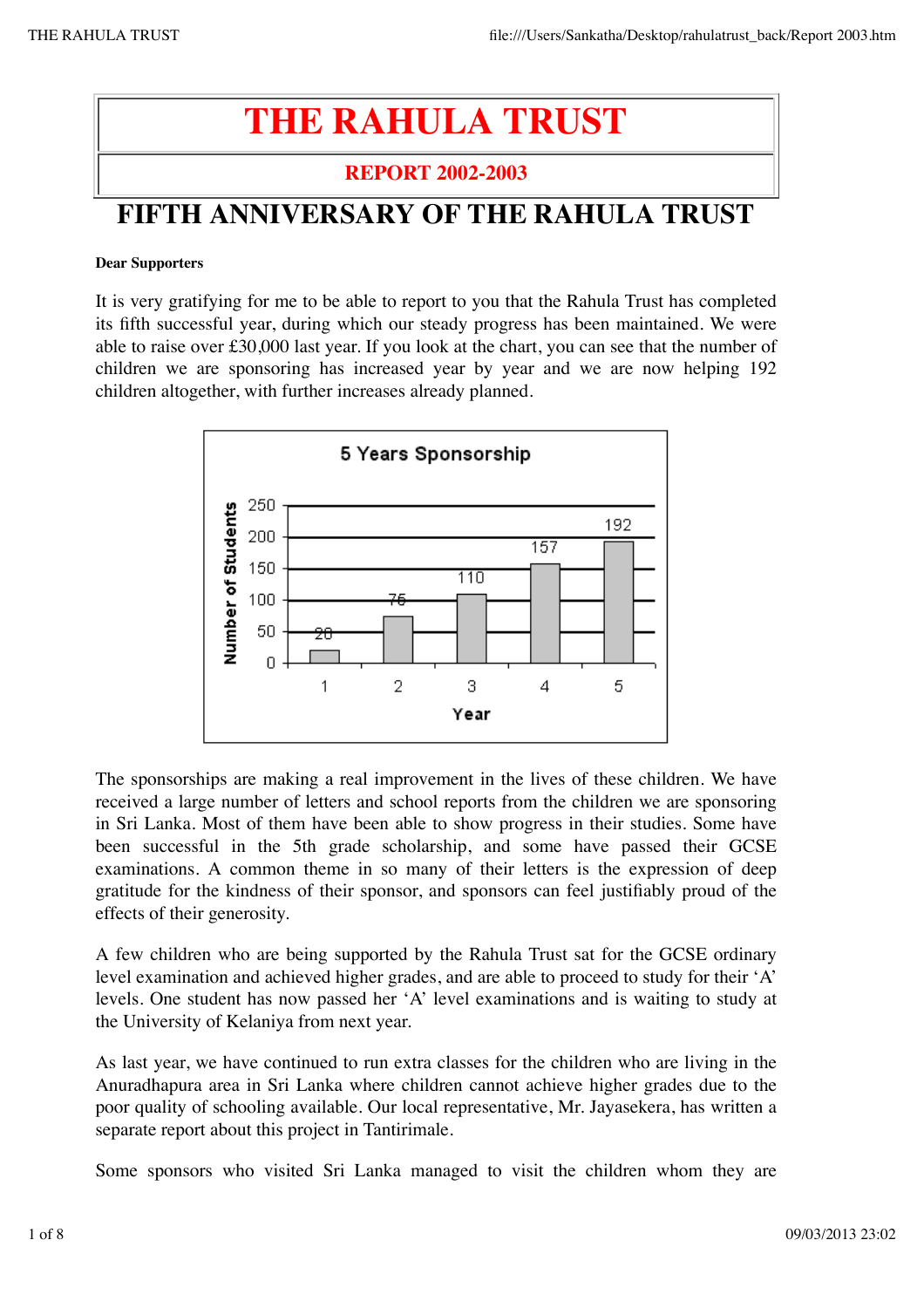supporting. They were very pleased with the progress of the children. One sponsor, who wants to remain anonymous, visited one family and, having seen the poor condition of the child's living accommodation agreed to build their house and already good progress is being made.

On his visit to Sri Lanka this year, Ven. Wimalajothi managed to visit some children whom the Rahula Trust is sponsoring in the Monaragala District.

For the second year running we are continuing our sponsorship programme in Nepal. We are happy to say that there are some sponsors who contribute to this Nepal Project. We are planning to increase the number of children in this project next year, although political disturbances are having a disruptive effect on school arrangements.

In Kenya, Nyumbani has reported a significant improvement in the educational prospects for their orphaned children. Following a lengthy and determined legal battle with the Ministry of Education it has at last been agreed that their children will be accepted by state primary schools. Previously, widespread prejudice due to the children's HIV status had meant they would only be accepted at private (and expensive) schools. Now, however, they will receive the education to which every child is entitled. Sadly, there are many children all over the world who are stigmatised and discriminated against because of their HIV status, and it is hoped that this landmark case will have widespread and beneficial repercussions. The Rahula Trust is continuing to support Nyumbani by providing equipment which is required for their own, in-house education programmes. Plans are in hand to send them a computer printer and a radio to enable them to receive educational programmes broadcast by the government. Nyumbani produces its own quarterly newsletter and if anyone would like a copy of this, please contact the secretary of the Rahula Trust.

As a fund-raising project the Rahula Trust has produced a CD of *paritta* chanted by the resident monks at the Vihara. So far we have been able to raise over £4,000 for the Rahula Trust which has more than covered our production costs and left a healthy surplus. If you buy a CD now, all the revenue will help directly the activities of the Rahula Trust.

There are some administrative changes which have taken place during the past year. Due to objections from Anagarika Dharmapala Trust (Managing Trustees of London Buddhist Vihara), we have to move our official address from the London Buddhist Vihara to the Treasurer's address in Hemel Hempstead. We would, however, like to assure you that the administration and other activities of the Rahula Trust will continue as usual. Any inconvenience is regretted. Our telephone and fax numbers remain unchanged.

We are very much aware that the success of the Trust is entirely due to friends like you. I want you to know just how important your support is to us, and how grateful we are for your kindness. We strive constantly to keep our administrative expenses to an absolute minimum so that as much of our income as possible can go to the beneficiaries. More funds are always needed and if anyone has a fund-raising scheme, we shall be delighted to hear from you.

I hope we can count on your regular support, because your help today amounts to the most precious gift you can ever make - the gift of education to children who are genuinely grateful for the assistance they receive and which will enable them to play a fuller role in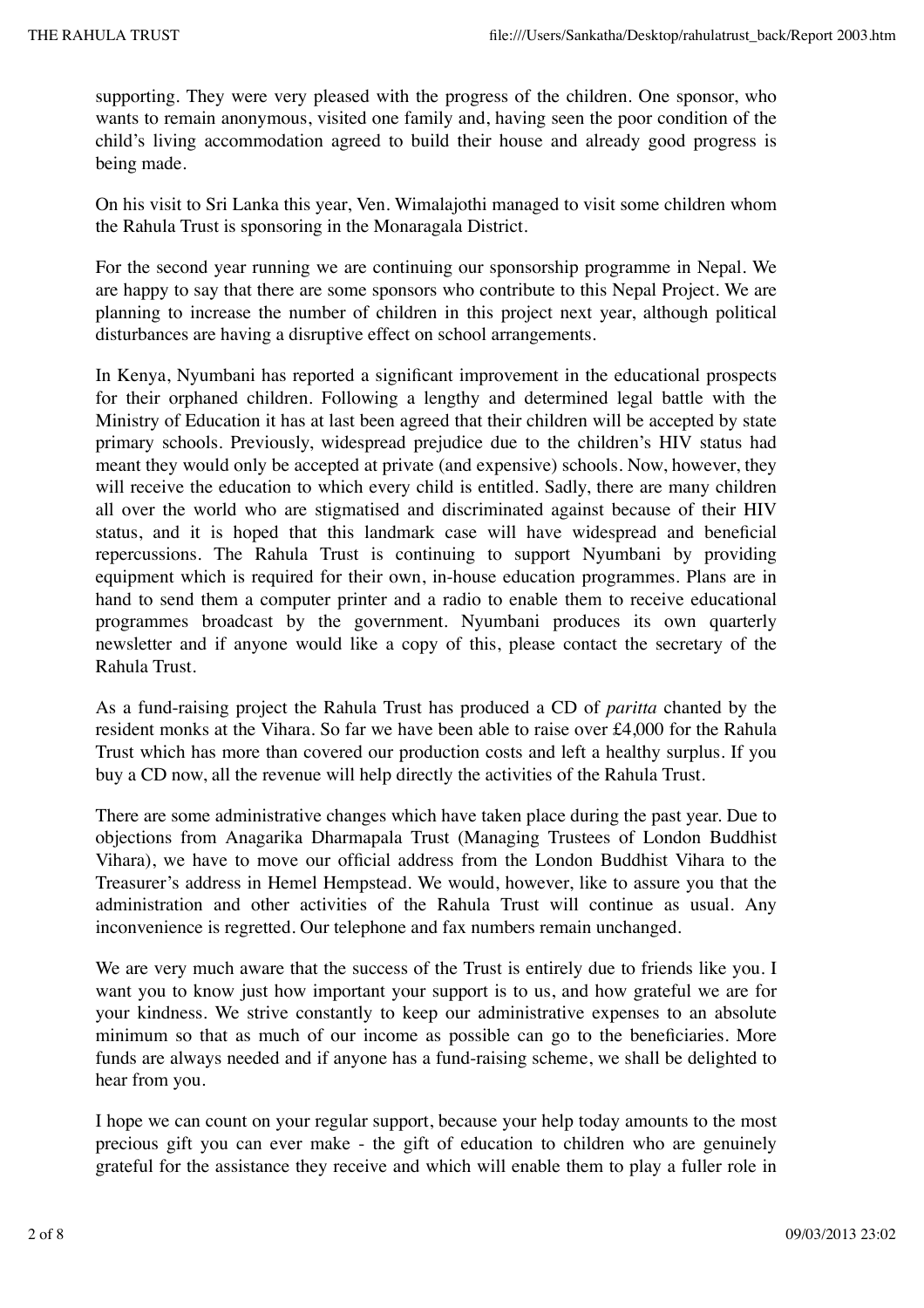the development of their societies. Wishing you the best of health, happiness and success.

Ven. Dr. M. Vajiragnana Chairman



*Three sponsored children and their families from Monaragala, Sigiriya and Molakappupathana*



*(Extra Classes were conducted at the Jayanti Vihara Anuradhapura to help the sponsored children and others. Mr. Tom Kariyawasam on his visit to Sri Lanka visited these classes.)*

### **REPORT ON TANTIRIMALE PROJECT**

*from Mr. W.B.A. Jayasekera*

We have successfully completed the second year of operation of our programme to upgrade the standard of tuition, particularly for Rahula Trust-assisted children in Tantimale and other schools in the Anuradhapura area.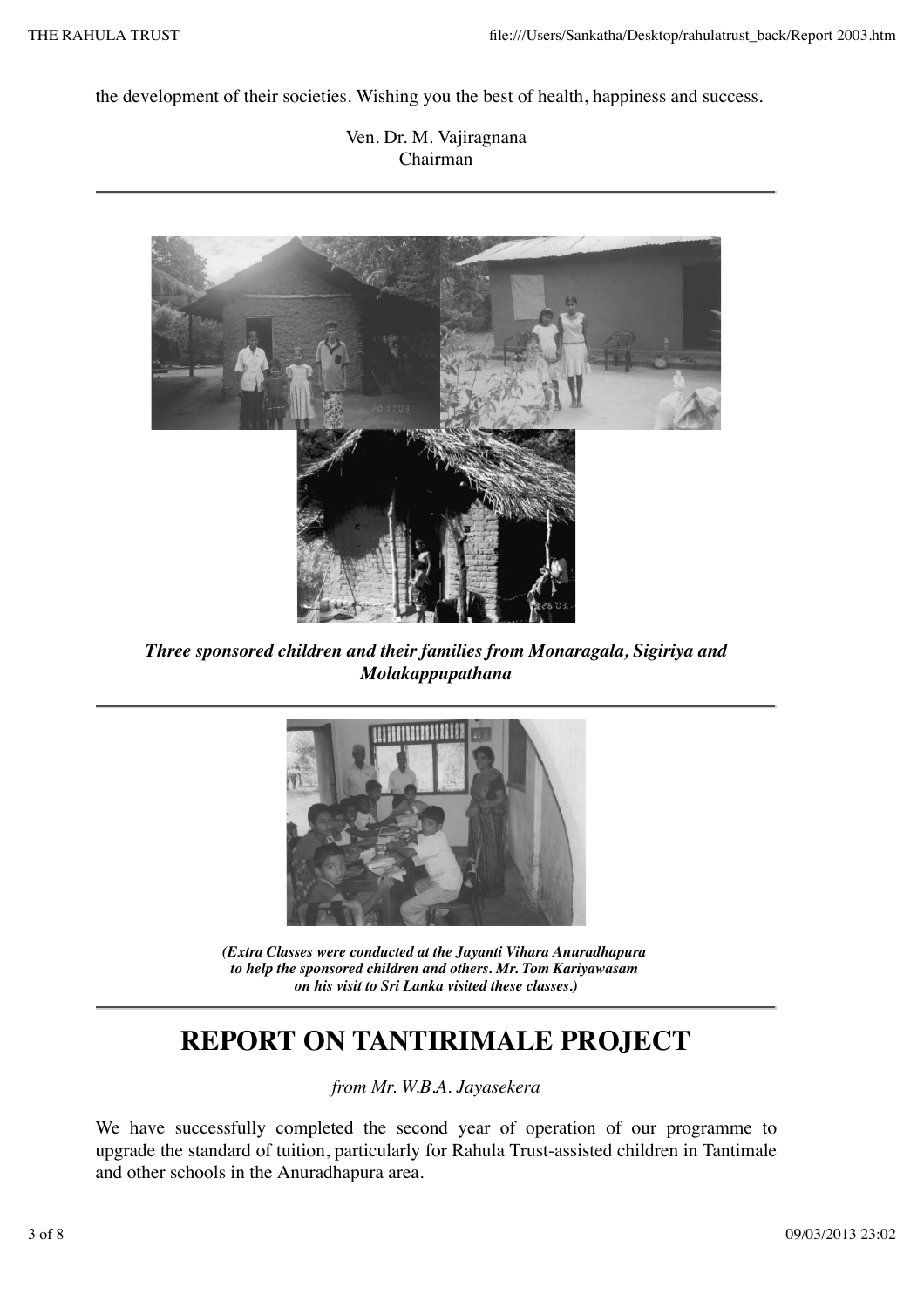These classes were conducted at the same venue as in the previous year, which is the Jayanthi Viharaya at Anuradhapura. No payment was made by the students except for the occasional donation.

The subjects taught are Sinhala, English, Arithmetic, Science and coaching students for the Grade 5 scholarship examination.

For this purpose we engaged the same five teachers as in the previous year with an administrator to oversee the activities. These teachers are committed and talented and the progress that has been achieved is fully indicative of their contribution. It must be mentioned that these teachers, who are serving in schools in the area, have been handpicked for their ability through Mr. U. W. M. S. Udukumbura - a former Director of Education.

The classes were conducted from May 10, 2003 until the December vacation.

Some parents of these children are so enthusiastic about these classes that they too stay in the premises during the period the classes are conducted. In addition to the subject matter, discipline and moral values, which are fast being eroded in our society, are also inculcated in these children.

Due to the visible improvement in the children the parents are requesting that these classes be continued. I have received letters from the parents in this regard.

During the year classes were conducted from grade 4 to grade 11. Total attendance at these classes average 41, of which 23 are recipients of Rahula Trust benefits, while 18 children are outside the scheme. We openly encourage other children also to attend these classes to make our project cost-effective.

Visitors coming to the temple when classes are on have commended the work that has been carried out, and they in turn give the children various gifts which they value greatly.

#### **CHILD SPONSORSHIP IN NEPAL**

We are happy to say that the Rahula Trust has continued to support children in need in Nepal for the last two years. With the help of Samyak Youth Group in Kathmandu, in Nepal, our sponsorship for these children, who were not able to go to school due to poverty, has enabled them to continue with their studies. Money is distributed each month for books, writing materials and for clothes. Due to the generous support of some sponsors we are able to continue this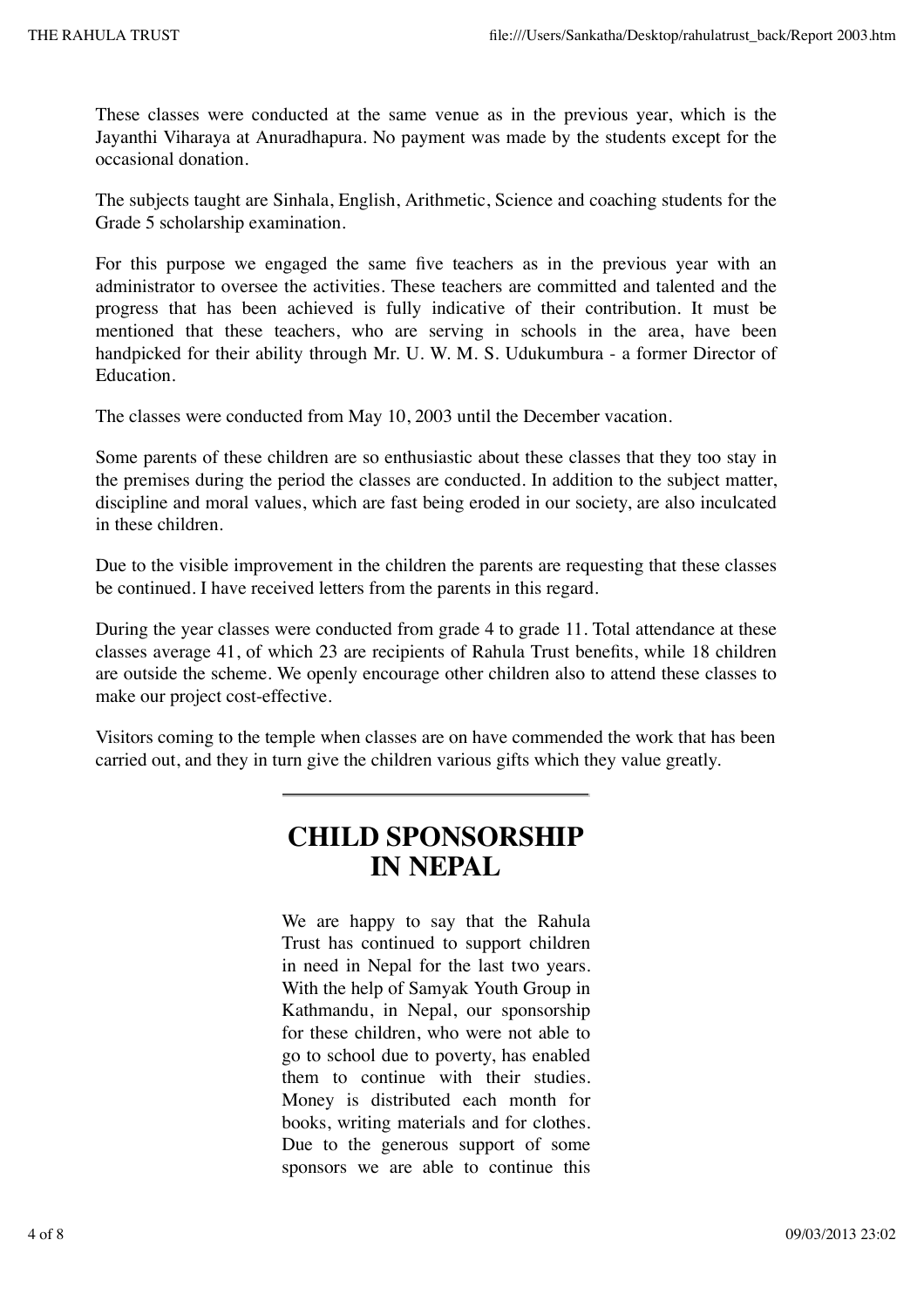important work.

If you are interested in sponsoring a child in Nepal, please contact the Rahula Trust secretary for further information.

## Giving a helping hand to a child. It really is worthwhile.

#### *Shehara & Tamara Wijayasekara*

Last summer we went on a long-awaited family holiday to Sri Lanka. During the month that we were there, we travelled around the country doing a lot of sight-seeing. On the last day of our stay in Nuwara Eliya our parents decided to visit Danushka, the boy whom we sponsor through the Rahula Trust child sponsorship programme.

The only information we had about Danushka was that he lived in Belipola, near Bandarawela. We realised that the best way to find him would be to go to his school and since the village was so small we thought the school would be easy to locate.

We didn't have much luck at the first school we visited. Our dad went to speak to the head teacher of the school, who immediately went and called another boy with the same name. Fortunately, he happened to be a friend of the Danushka we were looking for, and he told us the name of the correct school.

Danushka's school was a little further away, tucked away at the end of a very narrow, winding road with lots of bumps and ditches. While our dad went to check at the school, we waited anxiously to see if we had finally found him. Shortly afterwards we could see our dad returning with Danushka, his head teacher and also his class teacher. We introduced ourselves and asked him if we could meet his family. So Danushka and his class teacher joined us and we drove to his house to meet his family.

It was a long, difficult walk from the school to his house. The road was too narrow for us to take the car as it was very high up in the hills. The road leading to the house was extremely narrow and we decided to park the car and walk the rest of the way. I could not imagine having to do that walk twice a day to get to and from school. I thought of how I used to complain about my short walk to the school coach stop every morning, and quietly thought to myself that I must not complain about my journey again.

We realised, when we reached our destination, what a difficult situation this family was facing. We met Danushka's mother who was somehow managing by herself to take care of her three children. It was quite obvious that this was done with extreme difficulty and a lot of self sacrifice. She told us how she shared the money we sent between her three children, for their education so they could be in a better position later in life and how she would find it impossible to manage without the money she received every month. It is hard to believe that ten pounds a month can make such a difference, not only to one person, but a whole family. We also heard what a difficult life they led, which had been worsened by the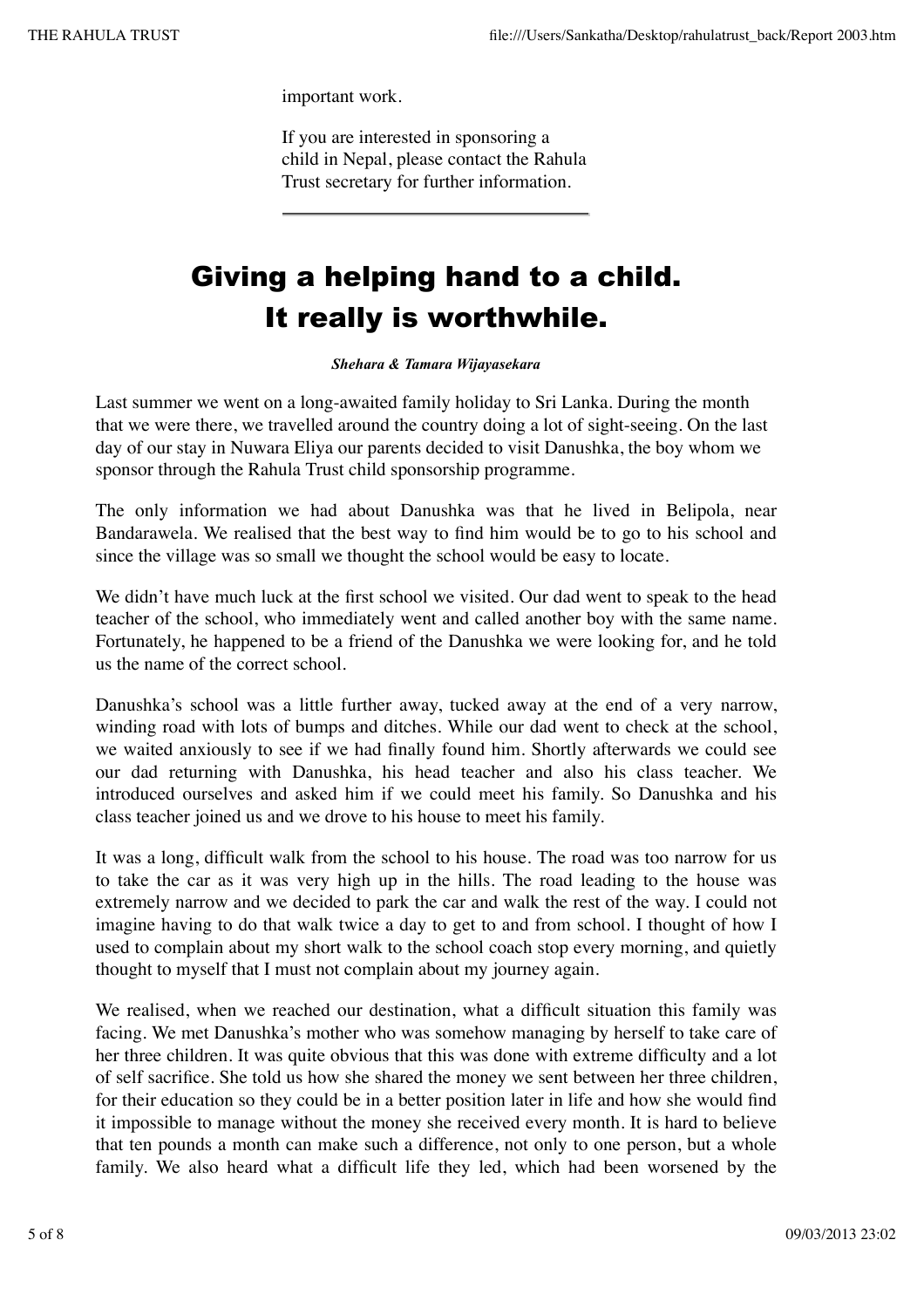suicide of Danushka's father only a few months before. To supplement her income, Danushka's mother grows vegetables to sell in the village and works extremely hard to make ends meet.

I must admit that initially I was quite reluctant to make this visit; I really did not know what to expect or how to react in such a situation. In retrospect, I am glad we did go because it meant that we could help them in a more specific way. When we saw their hardship first hand, we decided to help them by improving and renovating their house so they can live more comfortably. It also makes it a lot more personal when you actually meet the people you are helping.

### **INTRODUCING A VILLAGE IN SRI LANKA MOLAKAPPUPATHANA (Hambantota District, Sri Lanka)**

This village is situated near Tissamaharama. It is a poor area with few resources; some houses lack electricity and mains water. 20 families have no house, and some others have only temporary accommodation. Most of the villagers are farmers who rely heavily on the Weerawila Vewa (water tank) to irrigate their fields. The villagers are dependent upon the paddy harvest for their food and for any small surplus they may have to sell for cash. The demands on the water in the tank are many, which usually means there is insufficient to irrigate all the fields properly, so the yields suffer accordingly.

The Rahula Trust received an appeal from the 577 Foundation, and a personal visit to our offices from Mr. Rajah Amarasinghe, one of its representatives. This organisation works under the Ministry of Southern Regional Development for the development of villages in the south of Sri Lanka. The 577 Foundation asked for our help in assisting with the education of some of the village children who are living in extreme poverty and whose parents are struggling to make even the simplest of livings, let alone pay for their children's educational expenses. They singled out four children who are particularly deserving of our support and we have been sponsoring them since the beginning of this year. Their ages range from 10 to 13 years, and we are confident this will make a real difference to their lives.

# **CHANTING CD**

*The chanting CD produced in aid of the Rahula Trust was a great success. So far*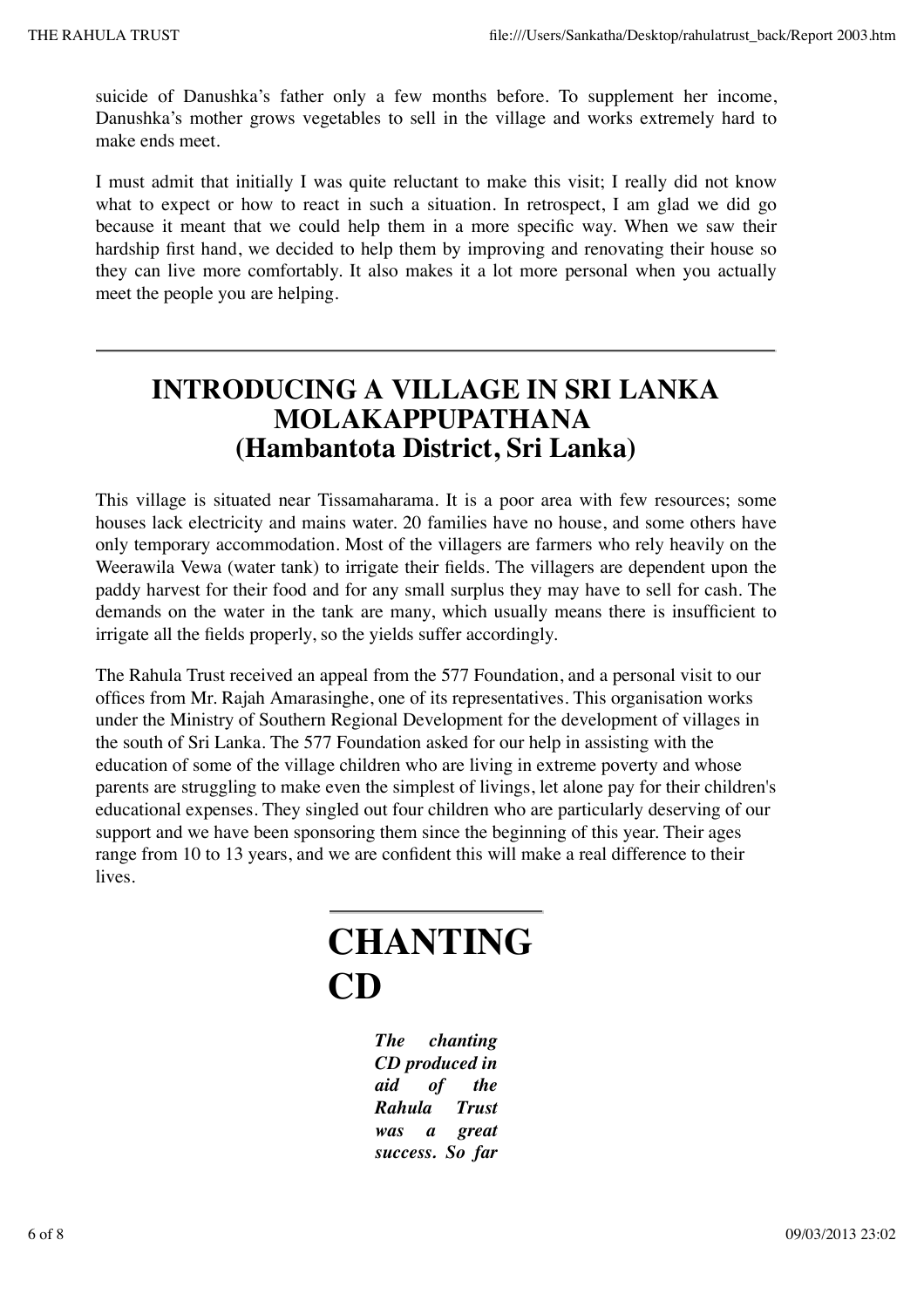*over £4,000.00 has been raised for the benefit of the children. We still have some copies left. As this money is going to help poor children in Sri Lanka and other countries we would like you to have one. If you have not already bought one, now is the time to do so. Please send your order to the Secretary of the Rahula*  $T$ *rust. price is £8.00, please add £1 for post and packing if you are ordering by post.*

| <b>The Rahula Trust Summarised Accounts</b><br>Year ending 30th September 2003                   |                                |                              |                      |                      |  |  |
|--------------------------------------------------------------------------------------------------|--------------------------------|------------------------------|----------------------|----------------------|--|--|
|                                                                                                  | <b>Unrestricted</b><br>Funds £ | <b>Restricted</b><br>Funds £ | Total<br>2003        | <b>Total</b><br>2002 |  |  |
| <b>INCOMING</b><br><b>RESOURCES</b><br><b>Donations</b><br>Investment<br>lincome                 | 10,506<br>826                  | 18,766<br>0                  | 29,272<br>826        | 30,315<br>664        |  |  |
| Total incoming<br><b>Iresources</b>                                                              | 11,332                         | 18,766                       | 30,098               | 30,999               |  |  |
| <b>RESOURCES</b><br><b>EXPENDED</b><br>Costs of<br>generating funds<br>Charitable<br>expenditure | 13<br>841<br>14                | 244<br>15,595<br>396         | 257<br>16,436<br>410 | 243<br>13,617<br>70  |  |  |